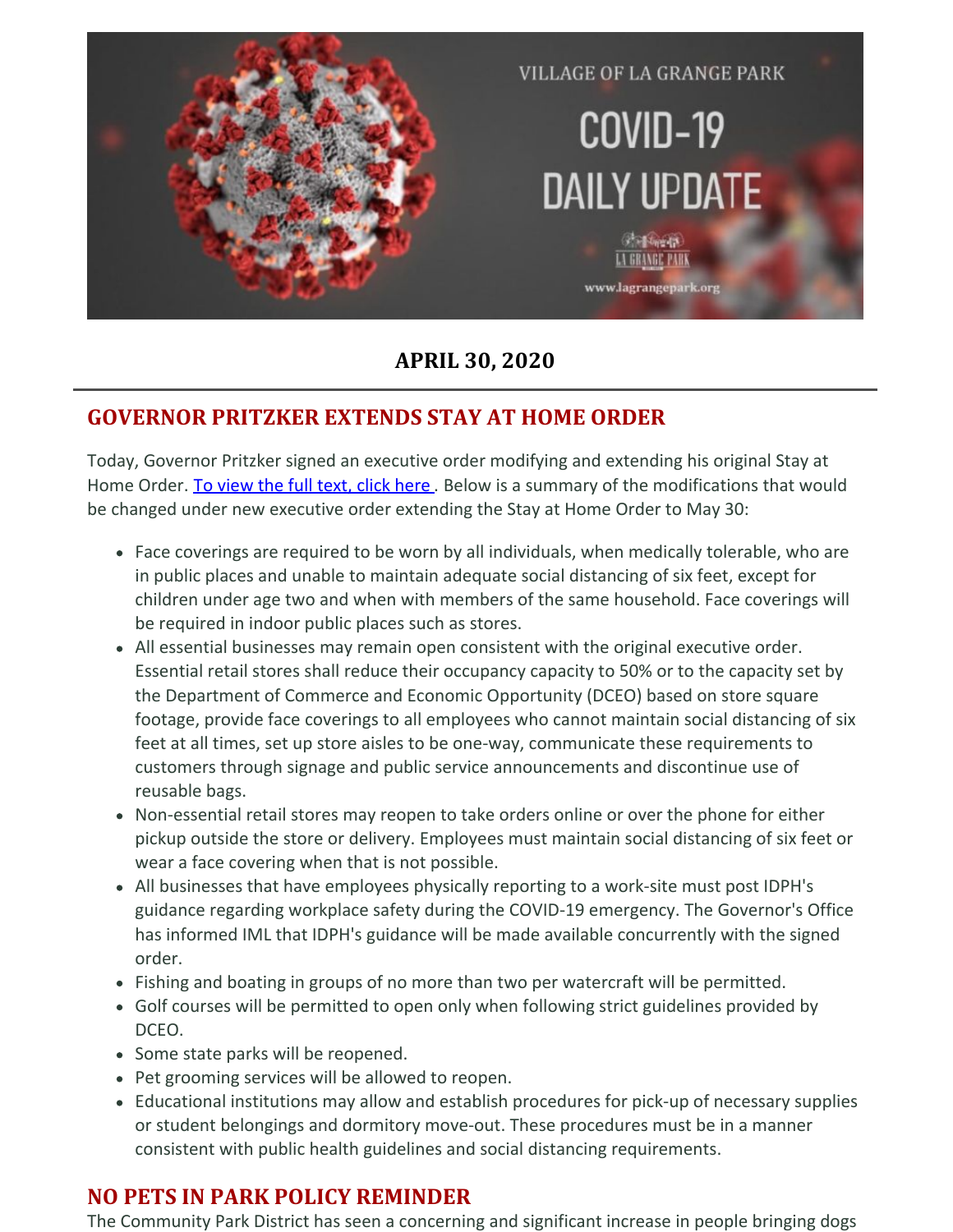into park tennis courts. This is in direct violation of park district policy. During the stay at home order, these facilities are more valuable than ever, providing a place for residents to get much needed activity while being able to observe safe social distancing mandates.

#### Moreover, dog waste in these courts is not only a public health issue, it is damaging to the courts**especially the courts at Stone Monroe Park, as they are covered in artificial turf.**

Please remember it is the policy of the Community Park District not to allow pets in our parks. To protect park district facilities, and out of respect for the welfare and full enjoyment of other park patrons, we ask that you leave your pets at home when visiting the park. If you see violations of this policy, please notify the park district by emailing *[jcannaday@communityparkdistrict.org](mailto:jcannaday@communityparkdistrict.org).* 

### **LA GRANGE PARK LIBRARY UPDATE**

The staff at La Grange Park Public Library miss our patrons and we cannot wait to greet you again! It is you, our patrons, that bring such great purpose to our work. Enriching lives through a lifetime of learning is what we strive for daily. We have been working from home to bring you the best services possible during these uncertain times. Visit [www.lplibrary.org](http://www.lplibrary.org/) to interact with us. It would bring us such joy to greet you virtually until we meet in person, again! Our homepage lists events that are coming soon, but you can also click on our events page to see into the future. Some highlights include:

#### *Teen Department*

**Nailed It: Improv [Challenge](https://www.lplibrary.org/events2/nailed-it-improv-challenge-all-ages/?occurrence=2020-05-02) (All Ages)** : Using whatever ingredients/food you have on hand, you will have 3 hours to recreate the image that we have chosen for your age group (4th-6th grade, 7th-12th grade, Adult, Family). *Image will be sent to your email at 1 p.m. on Saturday, May 2* . Each age group winner will receive a small prize.

#### *Adult Department*

**First Friday Film Discussion:** On Friday, May 1 at 7:00 p.m. , we'll meet [virtually](https://www.lplibrary.org/events2/first-friday-film-discussion-american-dharma/) to discuss Errol Morris' controversial portrait of Steve Bannon (available to watch for free via [Kanopy](https://lplibrary.kanopy.com/product/american-dharma)).

**Socially Distant Happy Hour:** Join us Friday, May 8 at 5:00 p.m. via [Zoom](https://www.lplibrary.org/events2/socially-distant-happy-hour/?occurrence=2020-05-08) for a virtual tipple as we show you many of the things you can do with one of the most versatile bottles you can keep in your liquor cabinet.

#### **NEED TO GET YOUR BACKFLOW DEVICE TESTED?**

Plumbing Code and state regulations require that backflow preventers be tested annually and/or when a backflow preventer is relocated or re-installed every season. The water customer must contract with a licensed tester to perform the required annual tests and any necessary repairs. As the current COVID-19 situation may raise concerns with allowing people in or onto your property, the Village is issuing extensions for such devices if needed. We ask residents looking for an extension to contact the Public Works Department and to temporarily stop using the application which the device is protecting. These are trying times for all and the Village would like to work with residents to ensure their safety and along with the safety of our drinking water. Public Works can be contacted at 708-352-2922.

#### **AGING CARE CONNECTIONS (ACC)**

ACC is still operating and available to assist you with services and support, including comprehensive care coordination, home delivered meals, emergency supplies or food due to the COVID-19 crisis, and information assistance. Please call our main number if you, a friend, or a family members needs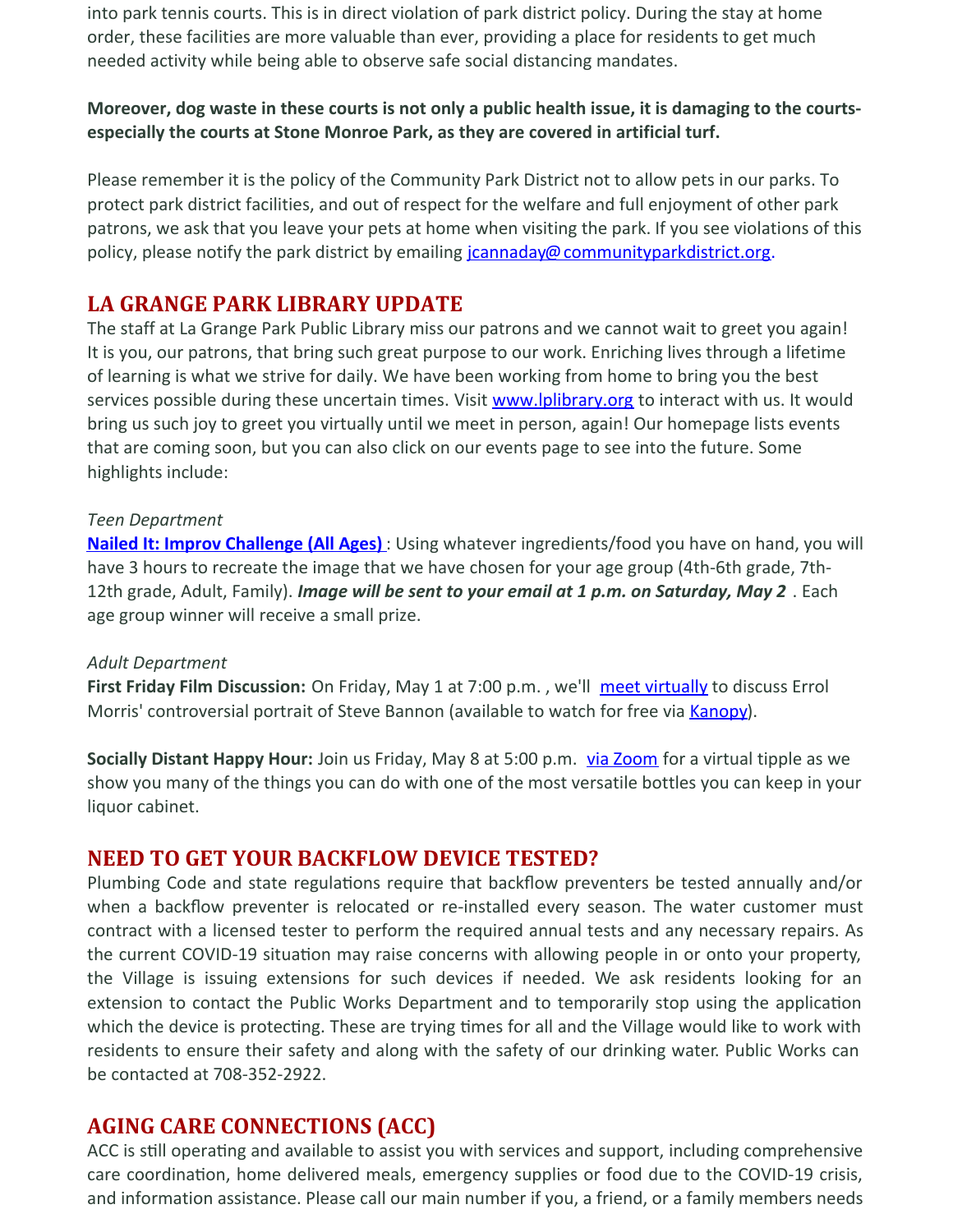support or services: (708) 354-1323.

### **SIGN UP FOR RAVE/SMART 911 BY MAY 1**

The Villages of La Grange Park, La Grange and Western Springs (LTACC communities) are moving (from CodeRed) to the RAVE Alert / Smart 911 emergency notification system. This change is effective May 1, 2020. Please take some time this weekend to register your household! SIGN UP HERE: <https://www.smart911.com/>.

## **TODAY'S NEWS RELEASES FROM ILLINOIS.GOV**

• Public Health Officials Announce 2,563 New Cases of [Coronavirus](https://www2.illinois.gov/Pages/news-item.aspx?ReleaseID=21485) Disease

## **CANCELED EVENTS**

- Community Volunteer Day (May 2)
- Race for  $102$  (May 2)
- Planning & Zoning Commission (May 19)
- Due to social distancing requirements the Village has suspended all garage/yard sales, block parties, craft and plant shows, and sidewalk sales (curbside pickup is allowed) through May 30.

### **ADDITIONAL FACE COVERING RESOURCES**

- The CDC has published instructions on how to wear, clean and make face coverings at home. Click here to see the [instructions.](https://www.cdc.gov/coronavirus/2019-ncov/downloads/DIY-cloth-face-covering-instructions.pdf)
- No-sew masks with Surgeon General Dr. Jerome Adams. ( video [available](https://www.youtube.com/watch?v=tPx1yqvJgf4) here).
- No-sew face coverings ([illustrated](https://www.cnn.com/2020/04/04/health/how-to-make-your-own-mask-wellness-trnd/index.html) guide available here).
- Hand-sewn masks [\(illustrated](https://www.usatoday.com/in-depth/news/2020/04/04/coronavirus-face-mask-tips-how-make-fabric-instructions/2945209001/) guide available here).
- IDPH: <http://www.dph.illinois.gov/covid19/community-guidance/mask-use>

## **ADDITIONAL COVID-19 RESOURCES**

- Village [Coronavirus](http://www.lagrangepark.org/505/Coronavirus-COVID-19) webpage
- CDC [Recommendations](https://www.cdc.gov/coronavirus/2019-ncov/prevent-getting-sick/cloth-face-cover.html) Regarding Face Coverings
- State of Illinois [Coronavirus](https://www2.illinois.gov/sites/coronavirus/Pages/default.aspx) (COVID-19) Response Website
- Text "TALK" or "HABLAR" to 552020 for Mental Health Counseling
- Text "UNEMPLOYMENT", "FOOD", or "SHELTER" to 552020 for Assistance
- Call: 833-673-5669 for Help with COVID-19 Symptoms
- IDPH Map of [Confirmed](https://www.dph.illinois.gov/covid19/covid19-statistics) COVID19 Cases by Zip Code
- IDPH Hotline: 1-800-889-3931
- IDPH Email for Questions about COVID-19: [dph.sick@illiois.gov](mailto:dph.sick@illiois.gov)
- IDPH Email for Info on State COVID Response: [Gov.COVID19stakeholder@illinois.gov](mailto:Gov.COVID19stakeholder@illinois.gov)
- Hospital Resource [Utilization](http://www.dph.illinois.gov/covid19/hospitalization-utilization) Data
- Cook County [Department](https://ccdphcd.shinyapps.io/covid19/) of Public Health COVID-19 Surveillance Data Monday Friday 7:00 a.m. to 3:30 p.m.
- Cook County Hotline: 708-633-3319
- Cook County Email: [COVID19@cookcountyhhs.org](mailto:COVID19@cookcountyhhs.org)
- Cook County Alerts: Text "alertcook" to 888-777

Events surrounding the outbreak of COVID-19 have been changing rapidly. The Village is working to keep residents informed of what is happening in our community. Please understand the situation is fluid and policies and procedures may *change with little notice.*